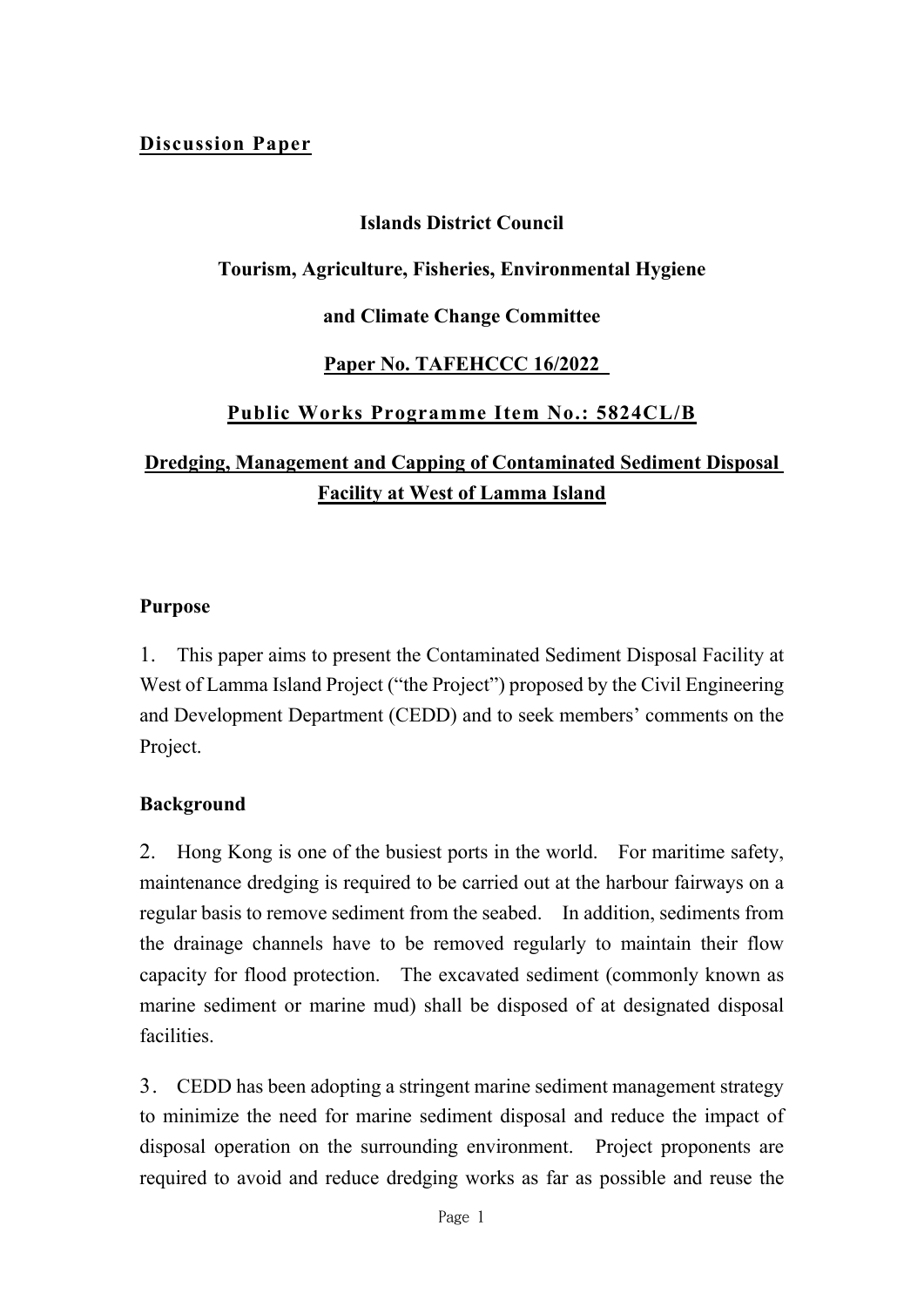marine sediment generated by the project as much as possible. Disposal of marine sediment is allowed only when absolutely necessary. We have also been conducting environmental monitoring for the marine sediment disposal operation. The monitoring results over the years have shown that there is no unacceptable impact to the surrounding environment.

4. The existing contaminated sediment disposal facility is located in the waters to the east of Sha Chau. As the capacity of this facility is expected to be exhausted in 2027, and there is no room for expansion of the facility in that area, a new contaminated sediment disposal facility has to be planned for in another location in order to meet the contaminated sediment disposal demand after 2027 to ensure maritime safety and maintain smooth drainage.

5. In the long run, we will continue to carry out investigation to keep reducing the demand for contaminated sediment disposal and explore alternative options other than disposal of marine sediment in seabed.

# **Site Selection, Planning and Operation of the Proposed Facility**

6. In 1998, the Government engaged a consultant to conduct a site selection study of contaminated sediment disposal facility in the Hong Kong waters. At that time, the waters to the west of Lamma Island were not selected for further investigation because the area had been reserved for development of ancillary facilities to support the future development of container terminals. Subsequently, according to the "Hong Kong Port Development Strategy 2030 Study" published by the Government in 2014, the need for reserving the waters to the west of Lamma Island to support the future container terminal development was no longer required. Upon review, we considered the waters to the west of Lamma Island would have potential for developing a new contaminated sediment disposal facility. A consultant was engaged in 2020 to carry out further study.

7. After taking into account various factors including marine ecological habitats (including finless porpoises), fisheries resources, beaches, coastal protection areas and sites of conservation importance, the consultant recommended to develop the new contaminated sediment disposal facility in the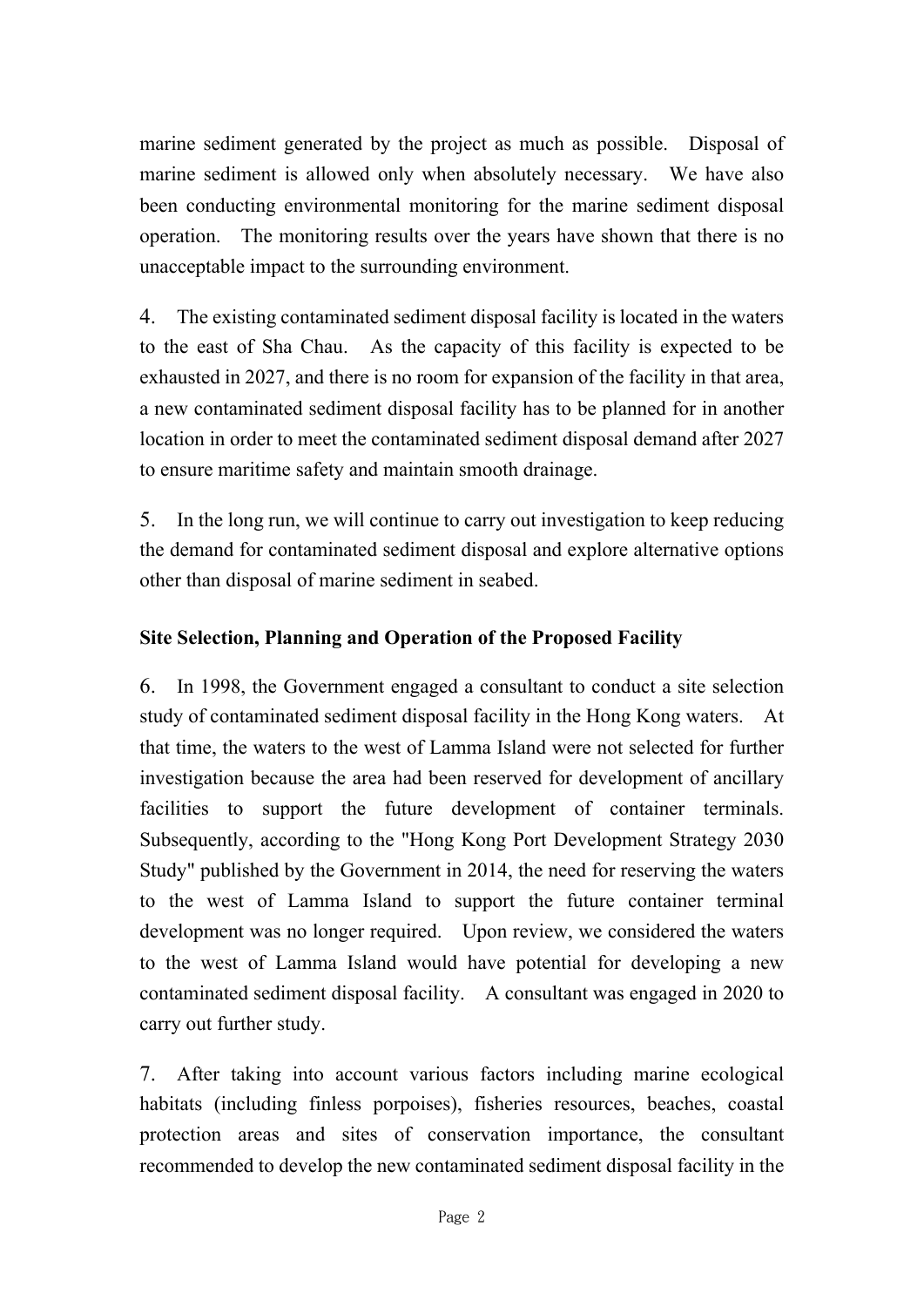waters to the west of Lamma Island (refer to **Annex 1** for the Project location). The proposed facility will consist of a number of individual mud pits, which will be implemented and operated in phases according to the actual disposal demand. Based on preliminary estimate, each mud pit will be operated for approximately 3 years. Overall, subject to future actual disposal demand, the whole facility is expected to have a service lifetime for around 20 years.

8. In terms of operation, we will continue to adopt the well-established operation mode of the existing disposal facility, including the phased construction and operation of mud pits, provision of full time site personnel to supervise the disposal activities on 24-hour basis, granting permission on disposal activities solely to vessels with valid marine dumping permits, as well as conducting environmental monitoring works regularly, etc. Upon exhaustion, the mud pit will be covered by uncontaminated sediment up to the original seabed level for habitat restoration.

# **Environmental Impact of the Proposed Facility**

9. The environmental impact assessment (EIA) of the Project has been substantially completed and the result concluded that the Project will be environmentally acceptable. The key assessment results are as follows.

- (1) Water Quality: The impact of the Project on water quality is only temporary in nature and unacceptable impacts to nearby water quality sensitive receivers, such as beaches, fish culture zones and marine ecology, are not expected.
- (2) Marine Ecology: Habitat loss and disturbance to marine ecology from the Project are temporary in nature. The Project area is not the key occurrence habitat for finless porpoise, and only common species of the coral and benthic communities are found within the Project area. Unacceptable impacts to marine ecological resources are not anticipated.
- (3) Fisheries and Hazard to Health: The Project area is located as far as possible from the more important fisheries production and